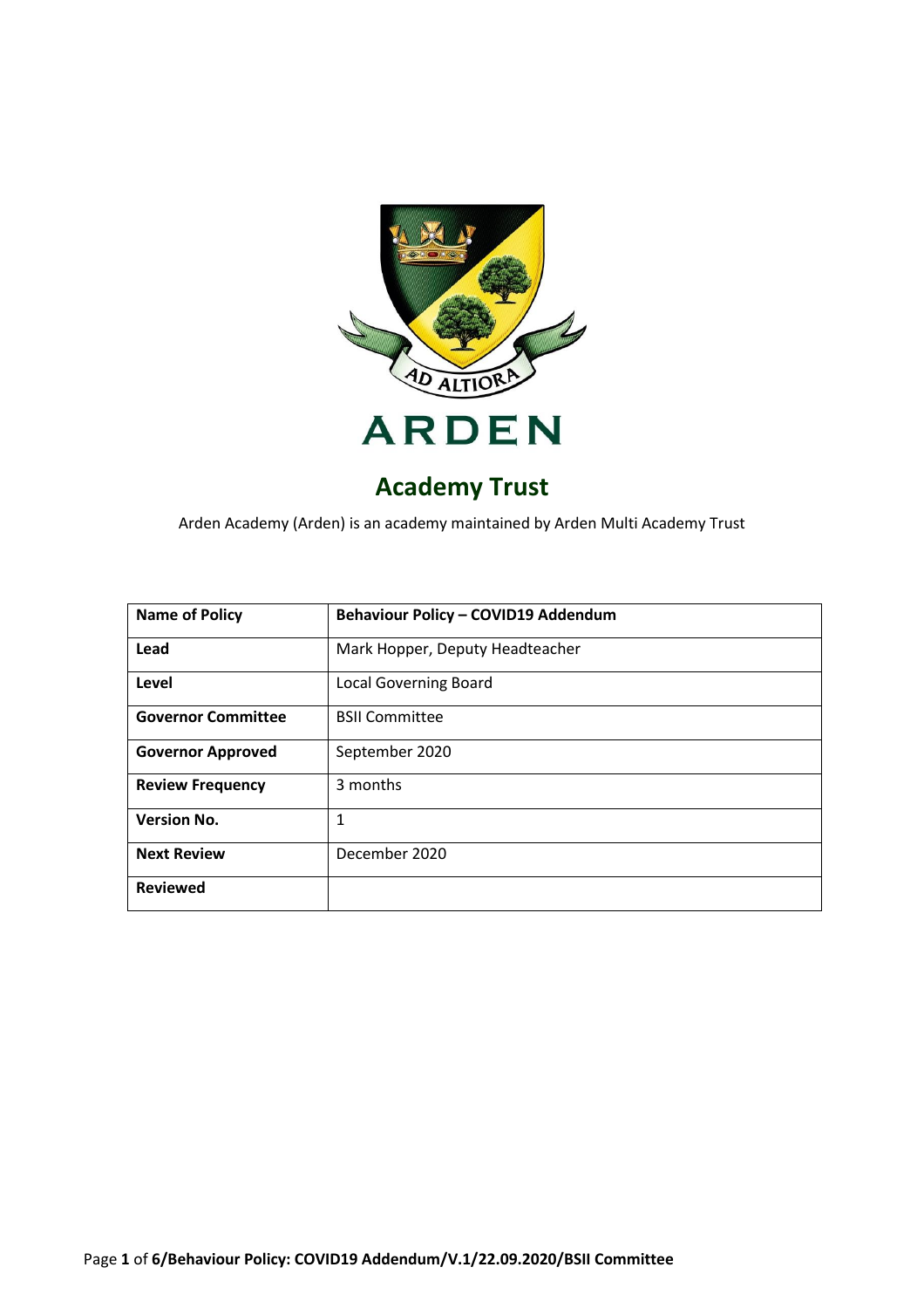# **This addendum applies until further notice.**

- Unless covered in this addendum, our normal behaviour policy continues to apply.
- We may need to amend or add to this addendum as circumstances or official guidance changes.
- We will communicate any changes to staff, Parents/Carers and pupils.

# **Expectations for pupils in school**

When pupils are in school, we expect them to follow all of the rules set out below to keep themselves and the rest of the school community safe.

Staff will be familiar with these rules and make sure they are followed consistently.

Parents/Carers should also read the rules and ensure that their children follow the procedures that have been put in place.

Amended rules for pupils:

- follow any altered routines for arrival or departure
- follow school instructions on hygiene, such as handwashing and sanitising
- follow instructions on who pupils can socialise with at school
- follow expectations for moving around the school as per specific instructions (for example, oneway systems, out of bounds areas, queuing, break and lunchtime zones)
- follow expectations about sneezing, coughing, tissues and disposal ('catch it, bin it, kill it')
- immediately tell an adult if you are experiencing symptoms of coronavirus
- do not share any equipment or other items including, books, pens, pencils, drinking bottles
- follow amended expectations about breaks and lunchtimes, including where pupils may or may not go
- follow expectations around use of toilets only going if they absolutely must, following social distancing rules while in the toilet, following handwashing guidance
- follow rules about coughing or spitting at or towards any other person
- follow rules for pupils at home about conduct in relation to remote learning
- follow rewards and sanction system where appropriate

#### **Rewards and sanctions for following rules**

To help encourage pupils to follow the above rules, we will:

- Ensure all staff reward with verbal praise and recognition, achievement points, postcards praise cards (please check Edulink)
- Notify Parents/Carers where pupils have demonstrated excellent commitment to the revised school expectations
- Exceptional commitment on return

#### **Dealing with problems**

If there are any problems with pupils adhering to rules around in school or remote learning, including if they don't engage with the remote learning set for them, we will respond appropriately and in line with normal expectations, examples of such incidents are provided in the table below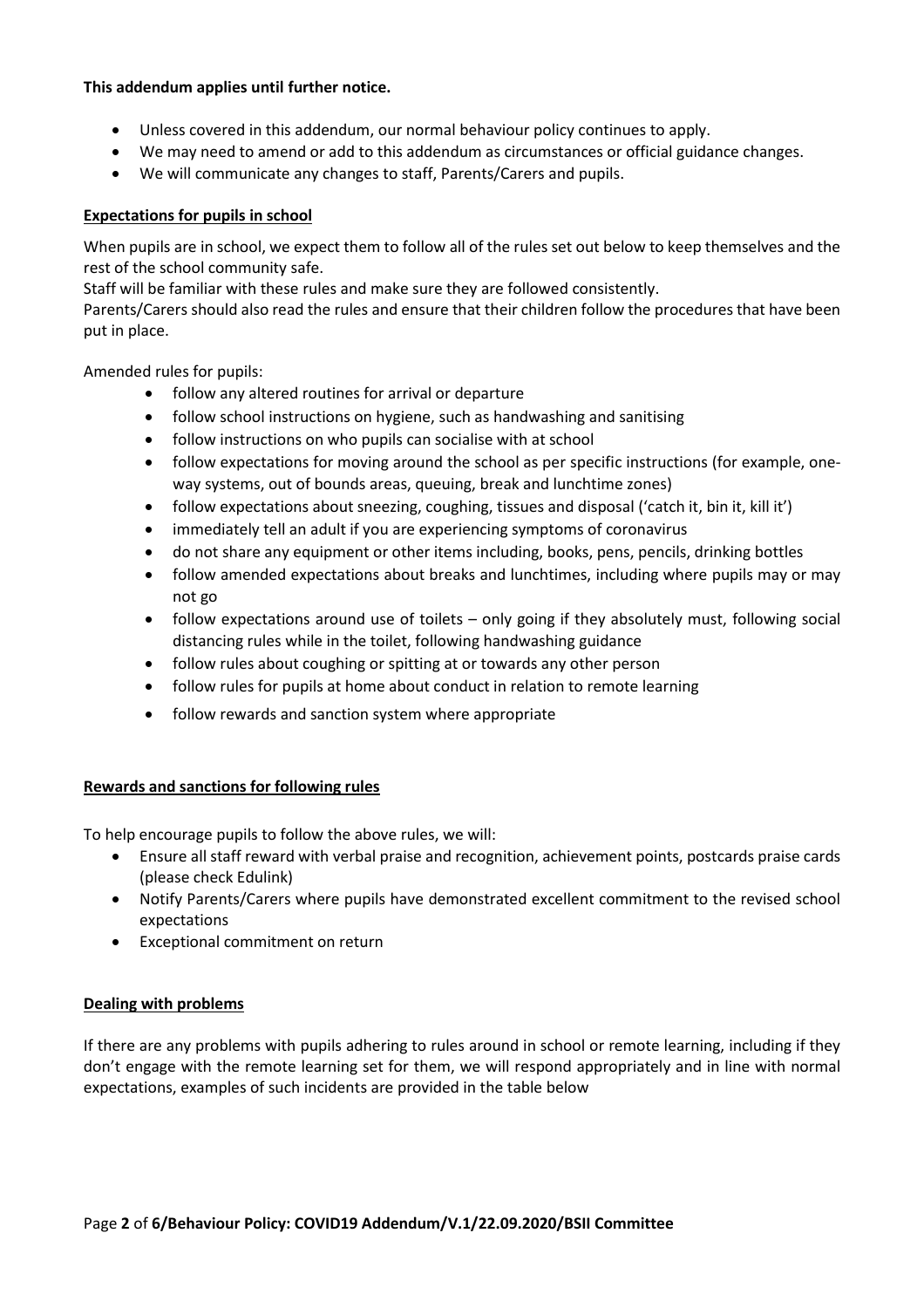| <b>Behaviour concern examples</b>                                                                                                                                                                                                                                                                                                                                                                                                                                                                                                                        | <b>Consequences/Actions</b>                                                                                                                                                                                                                                                                                                                                                                                                             |
|----------------------------------------------------------------------------------------------------------------------------------------------------------------------------------------------------------------------------------------------------------------------------------------------------------------------------------------------------------------------------------------------------------------------------------------------------------------------------------------------------------------------------------------------------------|-----------------------------------------------------------------------------------------------------------------------------------------------------------------------------------------------------------------------------------------------------------------------------------------------------------------------------------------------------------------------------------------------------------------------------------------|
| Not taking responsibility to inform an adult if they are experiencing symptoms of<br>Coronavirus.<br>Not following expectations about coughing, sneezing, tissues and disposal (in line with the<br>'catch it, bin it, kill it' message)<br>Low level disruption in class                                                                                                                                                                                                                                                                                | Staff reminder given.<br>Parents/Carers informed by telephone call or email.<br>School consequence system followed with<br>sanctions issued where necessary.                                                                                                                                                                                                                                                                            |
| Not following school routine for arrival or departure<br>Not following the rules about sharing equipment or other items<br>Not following instructions on hygiene, such has hand washing or sanitising<br>Not moving around the school as per specific instructions<br>Not lining up or sitting following instructions to remain 2 metres apart wherever possible.                                                                                                                                                                                        | Staff reminder given.<br>Parents/Carers informed by telephone call or email.<br><b>Head of Year phone calls/meetings</b><br>School consequence system followed with<br>sanctions issued where necessary, this could lead<br>to internal exclusion<br>Head of Year/Head of Key Stage/Senior staff informed                                                                                                                               |
| Not following school routine for arrival or departure<br>Deliberately tampering or touching another child's equipment or belongings<br>Deliberately tampering with hygiene materials such as soap or sanitiser<br>Deliberately tampering with bins or the contents of bins<br>Deliberately entering an area or zone that is out of bounds or which may compromise the<br>health of children and staff in another group.<br>Deliberately attempting to socialise with a child from another group<br>Deliberately misusing the toilet areas and facilities | Parents/Carers informed by telephone call or email.<br><b>Head of Year phone calls/meetings</b><br>Head of Year/Head of Key Stage/Senior staff informed<br>Head of Year/Head of Key Stage/Senior staff meeting<br><b>Behaviour</b><br>agreement signed<br>by<br>pupil<br>and<br>parents/guardian<br>School sanctions applied, possible internal exclusion<br>Persistent poor behaviour could result in possible fixed<br>term exclusion |
| Deliberately coughing or spitting at somebody<br>Any action that would usually require the need for restraint and which would severely<br>compromise staff ability to remain socially distanced.                                                                                                                                                                                                                                                                                                                                                         | <b>Investigation, Parents/Carers informed by telephone call</b><br>Possible internal/fixed exclusion, possible permanent<br>exclusion, possible police involvement                                                                                                                                                                                                                                                                      |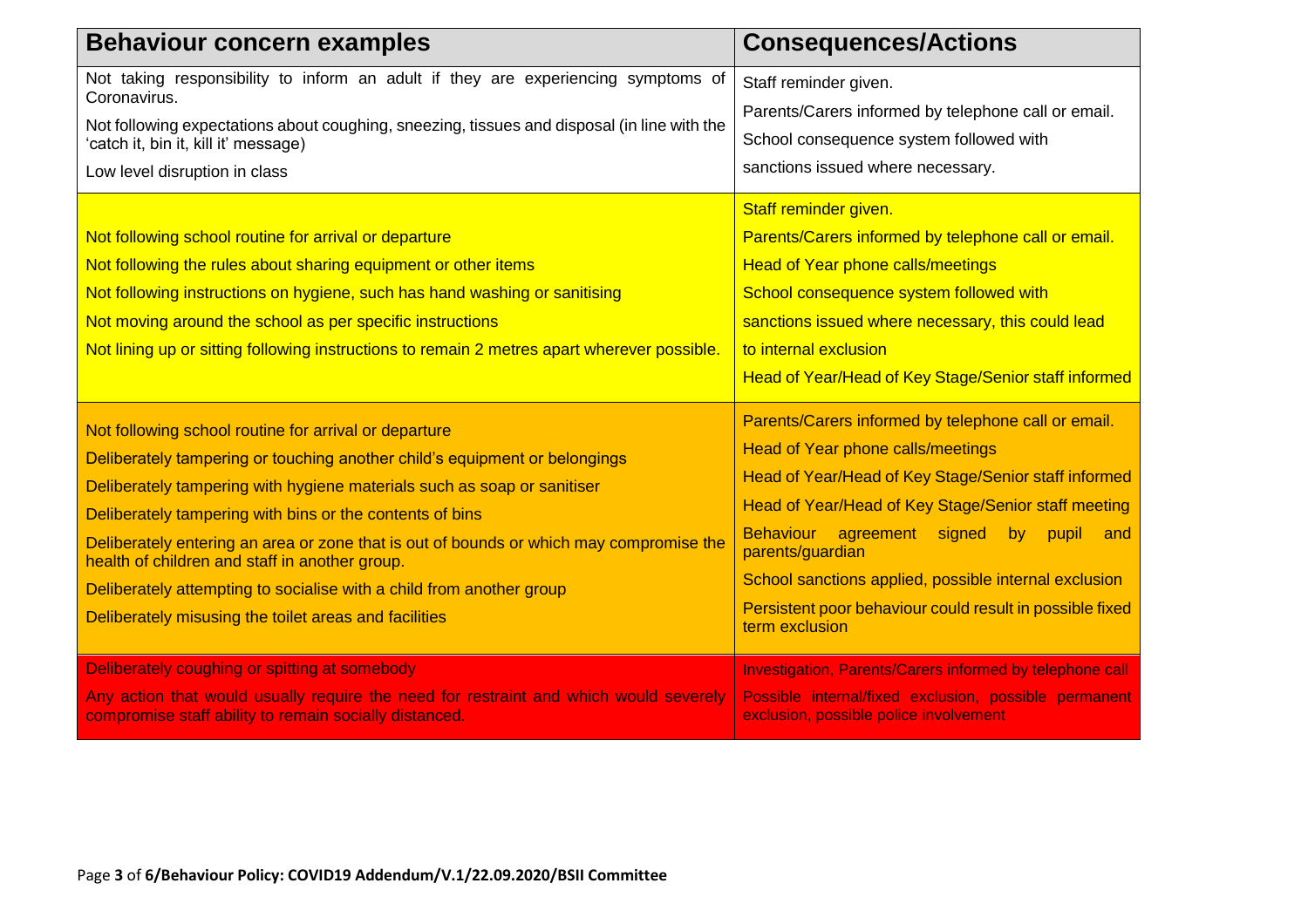# **All pupils will be supported in the following ways:**

- Throughout the school there will be signs/posters/visual prompts to remind pupils and staff of the new safety measures in place that should be followed.
- All adults will explain new routines sensitively and help pupils to feel safe and reassured by the rules in place.
- The new routines and expectations will be explained to pupils. This will reassure all pupils and particularly the most anxious.
- Whilst new expectations are established, we will focus on routines, safety and well-being
- If, despite all appropriate support and guidance, a student repeatedly breaks our current safety rules, the headteacher may, as a last resort, exclude a student either for a fixed period or permanently.

# **Remote learning rules**

If pupils are not in school, we expect them to follow all of the rules set out in the remote learning guidance. **See Appendix 1.**

Parents/guardians should also read the rules and ensure their children follow them. Parents/guardians should contact the school if they think their child might not be able to comply with some or all of the rules.

Please see further details for live learning in the Covid-19 live learning / Video Learning -Parent/Guardian & Student behaviour agreement

#### **Links with other policies and guidance**

This policy links to the following policies and procedures:

- Child protection policy
- **•** Safeguarding Policy
- Safeguarding Policy: Covid19 addendum
- Covid-19 Live learning / Video Learning Parent/Guardian & Student behaviour agreement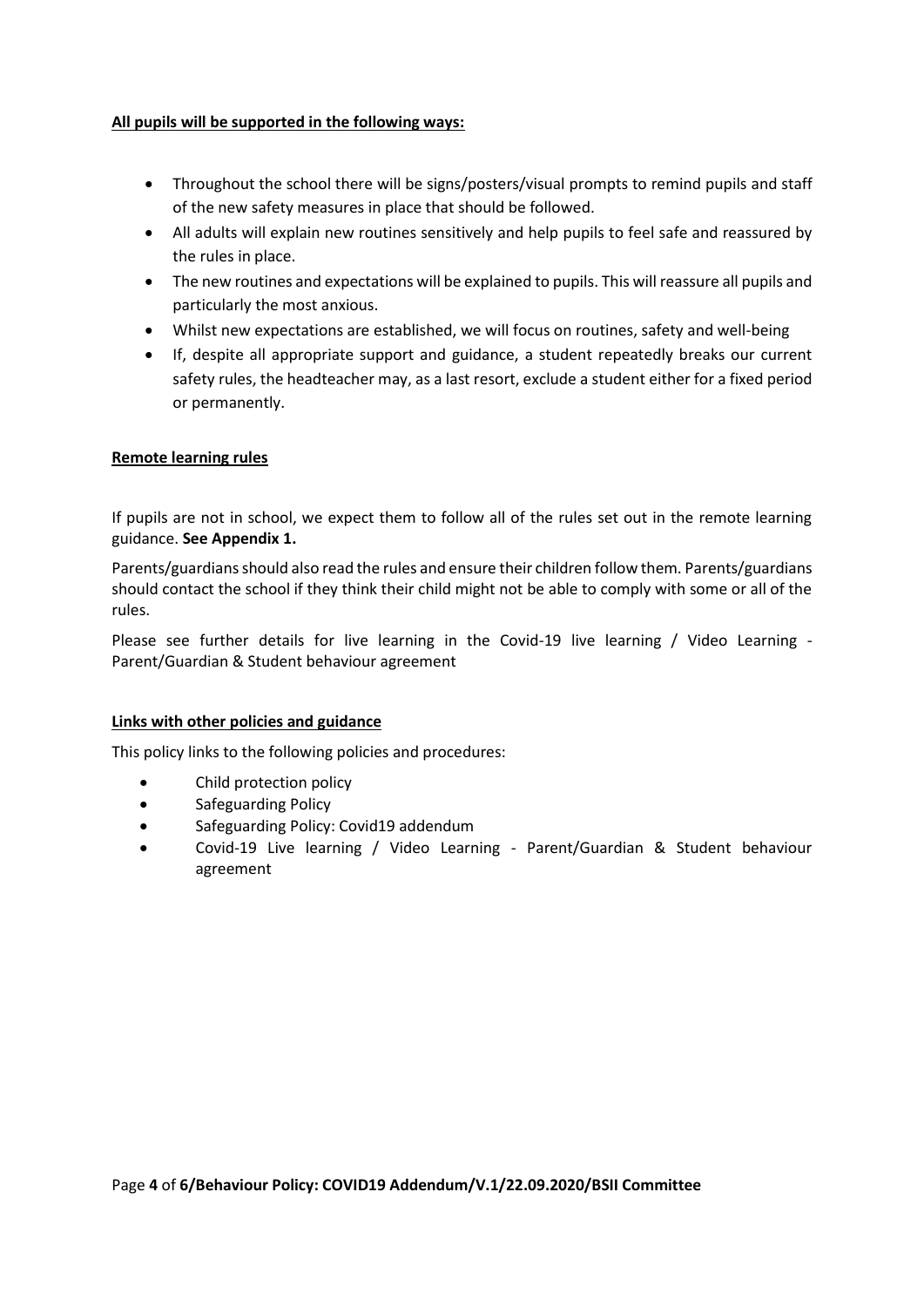#### **Appendix 1**

#### **Covid-19 Live learning / Video Learning - Parent/Guardian & Pupil Agreements**

In the event of any future full or partial school closures we will be delivering all of our learning remotely. In order to make this process as effective and as engaging as possible we are utilising a variety of new technologies and teaching strategies. Staff will be making use of video technology to record themselves delivering key concepts, modelling how to complete the activity, providing generic feedback or explaining the next steps of the learning. Some learning will be delivered 'live' over a video platform such as google meets.

This is going to be an important element of our teaching and learning strategy and, as such, we need to ensure that all pupils and parents are aware of, and agree to, the **Remote Learning Behaviour Agreement** outlined below. This will ensure that our staff can be as creative as possible when engaging with our pupils in their learning.

The agreement below is developed within an overarching aim to provide the very best teaching and learning for our pupils whilst at the same time protecting our staff. It is essential that all parties are respectful of each other and that the use of video technology does not become an invasion of privacy.

#### **Parental Agreement**

I / We agree to support the teaching and learning strategies and increased use of video lessons and live lessons by discussing and reinforcing the expectations identified below. I / We have read the 'Student Agreement' and understand that the agreement is important for the safeguarding of all parties. I understand that breach of this agreement will lead to sanctions and in the event that videos are taken and placed on social media could lead to exclusions, permanent exclusion or police involvement. The school reserves the right to seek legal advice in situations which may be libelous or result in defamation of character.

#### **Student Agreement**

I confirm that I have read the 'Learning Behaviour Agreement' and 'General Learning Expectations' below and agree to adhere to it in order to enable teaching staff to make the best use of technology, to provide purposeful and engaging learning during a period of school closure. I understand that breach of this agreement will lead to sanctions and in the event that videos are taken and placed on social media could lead to exclusions, permanent exclusion or police involvement. The school reserves the right to seek legal advice in situations which may be libelous or result in defamation of character